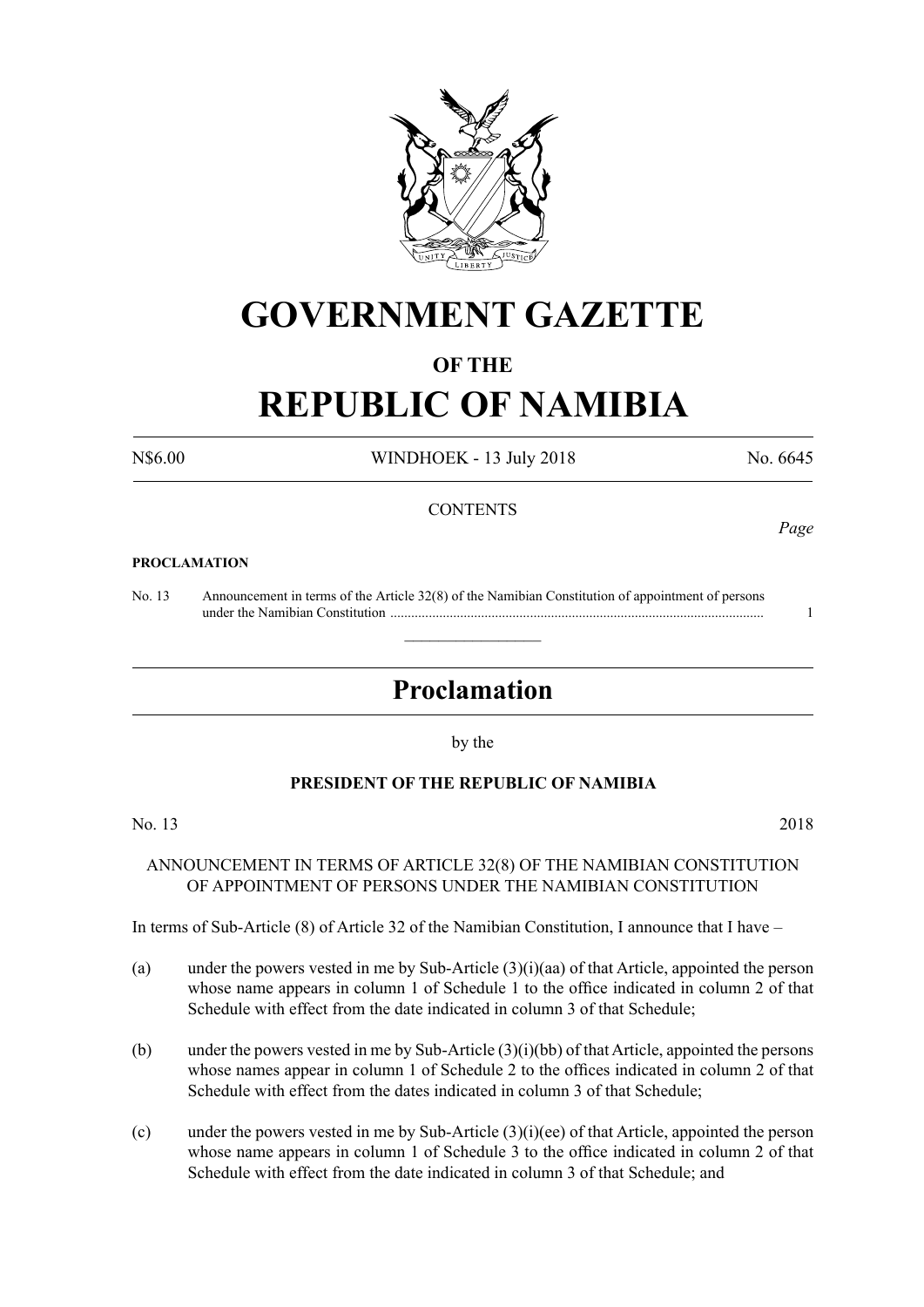(d) under the powers vested in me by Sub-Article (3)(i)(ff) of that Article, appointed the person whose name appears in column 1 of Schedule 4 to the office indicated in column 2 of that Schedule with effect from the date indicated in column 3 of that Schedule.

#### **SCHEDULE 1**

| $\operatorname{\mathsf{Column}} 1$ | Column 2       | Column 3        |
|------------------------------------|----------------|-----------------|
| Nangolo Mbumba                     | Vice-President | 8 February 2018 |

| Column 1                 | Column <sub>2</sub>                                                                  | Column 3                               |
|--------------------------|--------------------------------------------------------------------------------------|----------------------------------------|
| John Mutorwa             | Minister of Works and Transport                                                      | 8 February 2018                        |
| Alpheus !Naruseb         | Minister of Agriculture, Water and Forestry                                          | 8 February 2018                        |
| Frans Kapofi             | Minister of Home Affairs and Immigration                                             | 8 February 2018                        |
| Tom Alweendo             | Minister of Mines and Energy                                                         | 8 February 2018                        |
| Tjekero Tweya            | Minister of Industrialisation, Trade and SME<br>Development                          | 8 February 2018                        |
| Sakeus Shanghala         | Minister of Justice                                                                  | 8 February 2018                        |
| Peya Mushelenga          | Minister of Urban and Rural Development                                              | 8 February 2018                        |
| <b>Stanley Simataa</b>   | Minister of Information and Communication<br>Technology                              | 8 February 2018                        |
| Erastus Utoni            | Minister of Sport, Youth and National Service                                        | 8 February 2018                        |
| Immanuel Ngatjizeko      | Minister in the Presidency                                                           | 8 February 2018 to<br>19 February 2018 |
| Martin Andjaba           | Minister in the Presidency                                                           | 4 April 2018                           |
| Chief Samuel Ankama      | Deputy Minister: Office of the Prime Minister                                        | 8 February 2018                        |
| Christina Hoebes         | Deputy Minister: Ministry of International<br>Relations and Cooperation              | 8 February 2018                        |
| Tommy Nambahu            | Deputy Minister: Ministry of Labour, Industrial<br>Relations and Employment Creation | 8 February 2018                        |
| Sylvia Makgone           | Deputy Minister: Ministry of Fisheries and<br><b>Marine Resources</b>                | 8 February 2018                        |
| Maureen Hinda            | Deputy Minister: Ministry of Home Affairs and<br>Immigration                         | 8 February 2018                        |
| Lucia Ipumbu             | Deputy Minister: Ministry of Industrialisation,<br>Trade and SME Development         | 8 February 2018                        |
| <b>Bernadette Jagger</b> | Deputy Minister: Ministry of Environment and<br>Tourism                              | 8 February 2018                        |
| Veikko Nekundi           | Deputy Minister: Ministry of Public Enterprises                                      | 8 February 2018                        |
| Pieter van der Watt      | Deputy Minister: National Planning Commission                                        | 8 February 2018                        |
| <b>Engel Nawatiseb</b>   | Deputy Minister: Ministry of Information and<br><b>Communication Technology</b>      | 8 February 2018                        |

#### **SCHEDULE 2**

#### **SCHEDULE 3**

| Column 1      | Column 2         | Column 3        |
|---------------|------------------|-----------------|
| Albert Kawana | Attorney-General | 8 February 2018 |